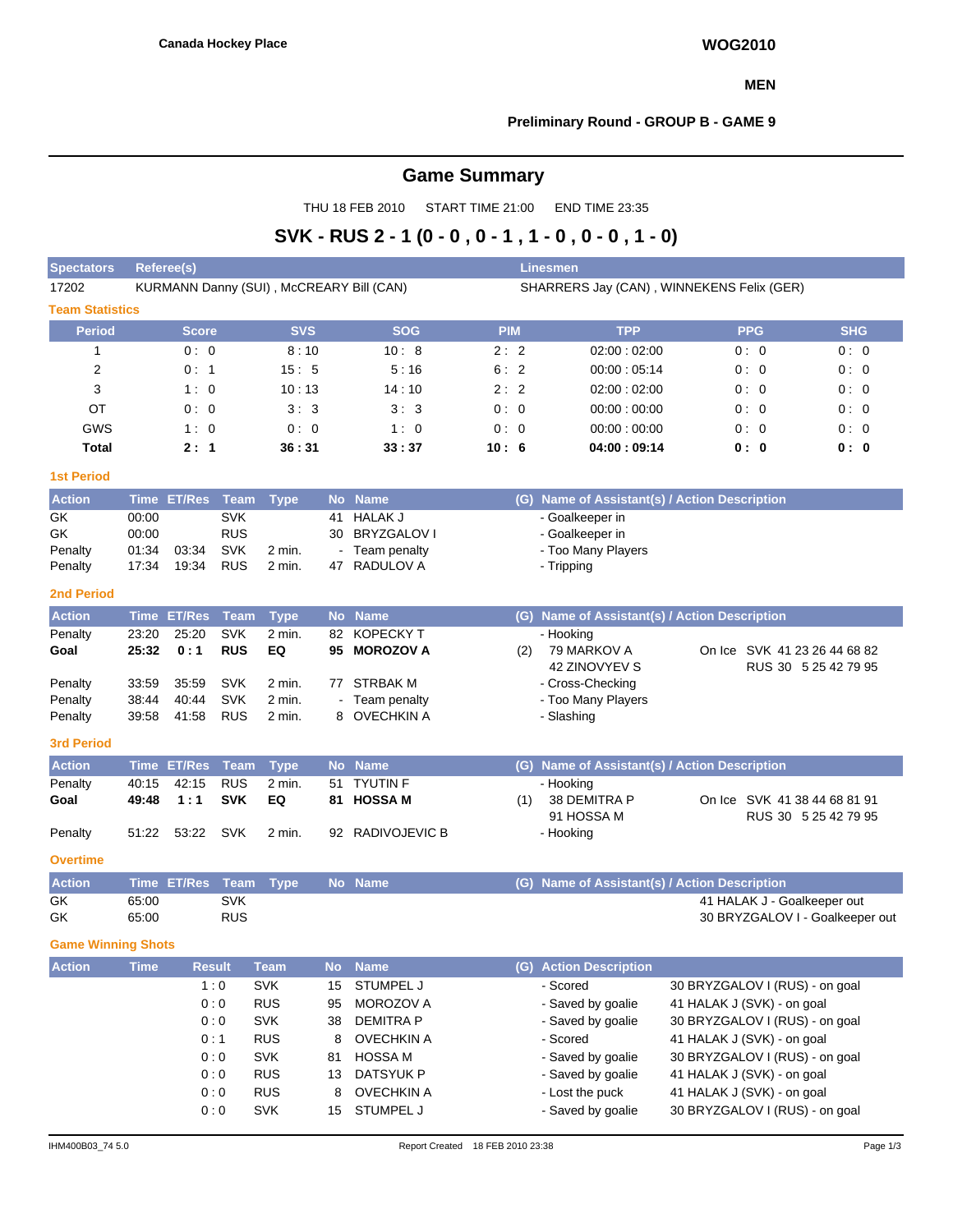#### **MEN**

## **Preliminary Round - GROUP B - GAME 9**

| <b>Action</b> | Time  | <b>Result</b> | <b>Team</b> | No. | <b>Name</b>       | <b>Action Description</b><br>(G) |                                |
|---------------|-------|---------------|-------------|-----|-------------------|----------------------------------|--------------------------------|
|               |       | 0:0           | <b>RUS</b>  | 71  | KOVALCHUK I       | - Missed (left)                  | 41 HALAK J (SVK) - on goal     |
|               |       | 0:0           | <b>SVK</b>  | 26  | <b>HANDZUS M</b>  | - Saved by goalie                | 30 BRYZGALOV I (RUS) - on goal |
|               |       | 0:0           | <b>RUS</b>  | 8.  | <b>OVECHKIN A</b> | - Missed (left)                  | 41 HALAK J (SVK) - on goal     |
|               |       | 0:0           | <b>SVK</b>  | 10  | <b>GABORIK M</b>  | - Saved by goalie                | 30 BRYZGALOV I (RUS) - on goal |
|               |       | 0:0           | <b>RUS</b>  |     | <b>MALKIN E</b>   | - Missed (left)                  | 41 HALAK J (SVK) - on goal     |
|               |       | 1:0           | <b>SVK</b>  | 38  | <b>DEMITRA P</b>  | - Scored                         | 30 BRYZGALOV I (RUS) - on goal |
| <b>GWG</b>    | 65:00 | 2:1           | <b>SVK</b>  | 38  | <b>DEMITRA P</b>  | (1)                              |                                |

### **Goalkeeper Records**

I

#### **Team : SVK Team : RUS**

| No Name                 | SOG SVS |    | <b>MIP</b> | No Name                 | SOG SVS |    | <b>MIP</b> |
|-------------------------|---------|----|------------|-------------------------|---------|----|------------|
| 41 HALAK Jaroslav       | 37      | 36 | 65:00      | 30 BRYZGALOV IIya       | 33      | 31 | 65:00      |
| 31 BUDAJ Peter          |         |    |            | 20 NABOKOV Evgeni       |         |    |            |
| 35 STANA Rastislav (EG) |         |    |            | 40 VARLAMOV Semyon (EG) |         |    |            |

#### **Game Statistics**

|                    | Team : SVK (BLU)         |                      |              |                |          |                |                |             |             |          |      |                |      |      |              |            |            |
|--------------------|--------------------------|----------------------|--------------|----------------|----------|----------------|----------------|-------------|-------------|----------|------|----------------|------|------|--------------|------------|------------|
|                    |                          | <b>Shots on Goal</b> |              |                |          |                |                | Time on Ice |             |          |      |                |      |      |              |            |            |
| <b>No Pos Name</b> |                          | G                    | <b>A PIM</b> |                |          | $\overline{2}$ | 3 <sup>°</sup> |             | OT TS $+/-$ |          | 1    | $\overline{2}$ | 3    | OT.  | <b>TOT</b>   | <b>SHF</b> | <b>AVG</b> |
| 14 <sub>D</sub>    | <b>MESZAROS Andrej</b>   | 0                    | 0            | 0              | 0        | 0              | 0              | 0           | 0           | 0        | 6:00 | 5:14           | 4:00 |      | 1:38 16:52   | 21         | 0:48       |
| 20 F               | <b>ZEDNIK Richard</b>    | 0                    | 0            | 0              | 1        | 0              | 0              | 0           | 1           | 0        | 4:56 | 5:58           | 3:23 |      | 0:00 14:17   | 20         | 0:42       |
| 23 F               | <b>BARTECKO Lubos</b>    | 0                    | 0            | 0              | 0        | 0              | 1              | 0           | 1           | $-1$     | 6:04 | 6:23           | 3:26 |      | 1:55 17:48   | 24         | 0:44       |
| 26 F               | <b>HANDZUS Michal</b>    | 0                    | 0            | 0              | 1        | 1              | 0              | 0           | 2           | $-1$     | 6:41 | 7:02           | 5:22 |      | 2:32 21:37   | 29         | 0:44       |
| 33 D               | CHARA Zdenko +C          | 0                    | 0            | 0              | 1        | 0              | 2              | 1           | 4           | 0        | 8:07 | 7:27           | 6:25 |      | 2:24 24:23   | 31         | 0.47       |
| 10F                | <b>GABORIK Marian</b>    | 0                    | 0            | 0              |          | 0              | 5              | 0           | 6           | 0        | 5:09 | 4:01           | 9:08 |      | 1:06 19:24   | 19         | 1:01       |
| 15F                | <b>STUMPEL Jozef</b>     | 0                    | 0            | 0              | 1        | 0              | 1              | 0           | 2           | 0        | 4:44 | 5:40           | 6:31 |      | 0:42 17:37   | 22         | 0:48       |
| 17 D               | <b>VISNOVSKY Lubomir</b> | 0                    | $\Omega$     | 0              | 1        | 0              | 0              | 0           | 1           | 0        | 7:38 | 7:36           | 7:41 |      | 2:16 25:11   | 31         | 0:48       |
| 24 F               | PALFFY Zigmund           | 0                    | 0            | 0              | 0        | 0              | 0              | 0           | 0           | 0        | 4:26 | 3:56           | 5:28 |      | 0:00 13:50   | 17         | 0:48       |
| 77 D               | <b>STRBAK Martin</b>     | 0                    | 0            | $\overline{2}$ | 0        | 0              | 0              | $\Omega$    | 0           | 0        | 6:57 | 6:19           | 8:19 |      | 1:35 23:10   | 30         | 0.46       |
| 38 F               | DEMITRA Pavol +A         | 1                    | 1            | 0              | 2        |                | 1              | 1           | 5           | $+1$     | 5:59 | 4:21           | 7:42 |      | 1:26 19:28   | 23         | 0:50       |
| 44 D               | <b>SEKERA Andrej</b>     | 0                    | $\Omega$     | $\Omega$       | 1        | 0              | 1              | $\Omega$    | 2           | 0        | 5:15 | 6:38           | 5:14 |      | 1:01 18:08   | 26         | 0:41       |
| 68 D               | <b>JURCINA Milan</b>     | 0                    | $\Omega$     | 0              | 1        | 0              | 0              | 1           | 2           | 0        | 5:43 | 7:16           | 5:53 |      | 0:59 19:51   | 27         | 0:44       |
| 81 F               | HOSSA Marian +A          | 1                    | 0            | 0              | 0        | 3              | 1              | 1           | 5           | $+1$     | 5:25 | 3:58           | 7:25 |      | 2:10 18:58   | 24         | 0:47       |
| 91 F               | <b>HOSSA Marcel</b>      | 0                    | 1            | $\Omega$       | 0        | 0              | 1              | $\Omega$    | 1           | $+1$     | 4:57 | 2:19           | 2.54 |      | 0:00 10:10   | 16         | 0:38       |
| 7 D                | <b>BARANKA</b> Ivan      | 0                    | 0            | 0              | 0        | 0              | 0              | 0           | 0           | 0        | 0:00 | 0:00           | 0:00 | 0:00 | 0:00         | 0          | 0:00       |
| 8F                 | <b>CIBAK Martin</b>      | 0                    | $\Omega$     | $\Omega$       | 0        | 0              | 0              | 0           | 0           | 0        | 2:53 | 2:21           | 2:53 | 0:00 | 8:07         | 14         | 0:34       |
| 18 F               | <b>SATAN Miroslav</b>    | 0                    | $\Omega$     | $\Omega$       | $\Omega$ | 0              | 0              | $\Omega$    | $\Omega$    | $\Omega$ | 0:00 | 0:00           | 0:00 | 0:00 | 0:00         | $\Omega$   | 0:00       |
| 82F                | <b>KOPECKY Tomas</b>     | 0                    | 0            | $\overline{2}$ | 0        | 0              | 0              | 0           | 0           | $-1$     | 3:27 | 2:26           | 3:01 | 0:00 | 8:54         | 16         | 0:33       |
| 92 F               | RADIVOJEVIC Branko       | 0                    | 0            | 2              | 0        | 0              | 1              | 0           | 1           | 0        | 3:33 | 4:31           | 3:10 |      | $0:00$ 11:14 | 18         | 0:37       |
| 31 GK              | <b>BUDAJ Peter</b>       | 0                    | 0            | 0              | 0        | 0              | 0              | 0           | 0           |          |      |                |      |      |              |            |            |
| 35 GK              | <b>STANA Rastislav</b>   | 0                    | $\Omega$     | 0              | 0        | 0              | 0              | 0           | 0           |          |      |                |      |      |              |            |            |
| 41 GK              | <b>HALAK Jaroslav</b>    | 0                    | 0            | 0              | 0        | 0              | 0              | 0           | 0           |          |      |                |      |      |              |            |            |
| <b>Total</b>       |                          | $\mathbf{2}$         | 2            | 6              | 10       | 5              | 14             | 4           | 33          |          |      |                |      |      |              |            |            |

#### **Head Coach :** FILC Jan

**Team : RUS (WHT)**